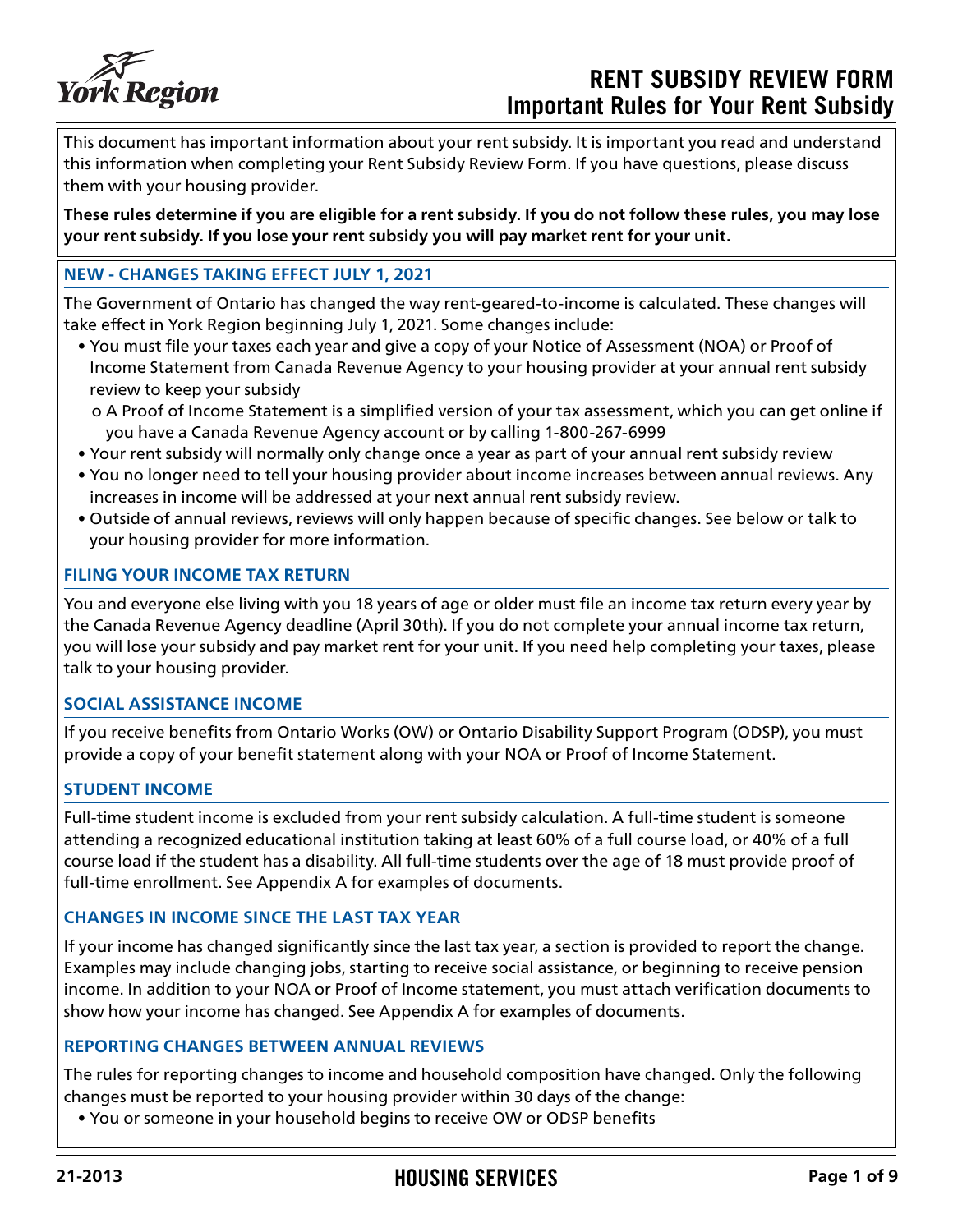

## **RENT SUBSIDY REVIEW FORM Important Rules for Your Rent Subsidy**

- You or someone in your household has had their tax information reassessed by Canada Revenue Agency
- Someone permanently moves in or out of your household o You are required to talk to your housing provider before someone moves into your household.
- The status in Canada of someone in your household changes

#### **DECREASES IN INCOME BETWEEN ANNUAL REVIEWS**

You may request one decrease in your rent between annual reviews if your total annual income has permanently decreased by 20% or more. You will be required to provide proof of the income decrease.

#### **REPORTING CHANGES TO ASSETS AT ANNUAL REVIEW**

York Region has asset limits to be eligible for a rent subsidy, as follows:

- \$75,000 if you started receiving a subsidy on or after October 1, 2018
- \$150,000 if you started receiving a subsidy before October 1, 2018

You must declare all assets. Verification documents for any new assets you have acquired must be provided as part of your annual review. While some assets do not count toward the limit, such as RRSPs, RESPs and RDSPs, you are required to report all assets. Ask your housing provider for information on included and excluded assets.

#### **BEING AWAY FROM YOUR UNIT**

If you and all the people in your unit leave for 90 days in a row, you may lose your rent subsidy. If you think you need to be away for more than 90 days, talk to your housing provider about options before you leave.

#### **PURSUIT OF INCOME**

Depending on your circumstances, you may have to pursue one or more of the following:

- Financial assistance from Ontario Works
- Spousal or child support payments
- Unemployment benefits from Employment Insurance
- Government pensions or supplement (Old Age Security or Canada Pension Plan) and benefits for seniors from Ontario's Guaranteed Annual Income System (GAINS)
- Supports or maintenance promised under your immigration sponsorship agreement

If you think you might qualify for the income sources listed, talk to your housing provider.

#### **OWNING RESIDENTIAL PROPERTY**

You cannot own a residential property (on your own or as a partial owner) in Canada or another country while receiving a rent subsidy. Examples of a residential property include a home, a condo or home you rent out, or a winterized cottage.

If you own residential property, you must sell your property within 180 days after you start receiving a rent subsidy or after you gained legal interest in the property, whichever is later. You may ask your housing provider for an extension if extenuating circumstances prevent you from selling your property.

#### **HAVING MORE BEDROOMS THEN YOU NEED (OVERHOUSED)**

York Region has rules that say how many bedrooms you are eligible for based on the number of people that live in your unit. If you have more bedrooms than you need, you are overhoused. If you are overhoused, you must transfer to a smaller unit within your housing community.

Your housing provider will send you a Notice of Decision letting you know you are overhoused. You will be added to the internal transfer list for the right sized unit. Your housing provider will offer you the right sized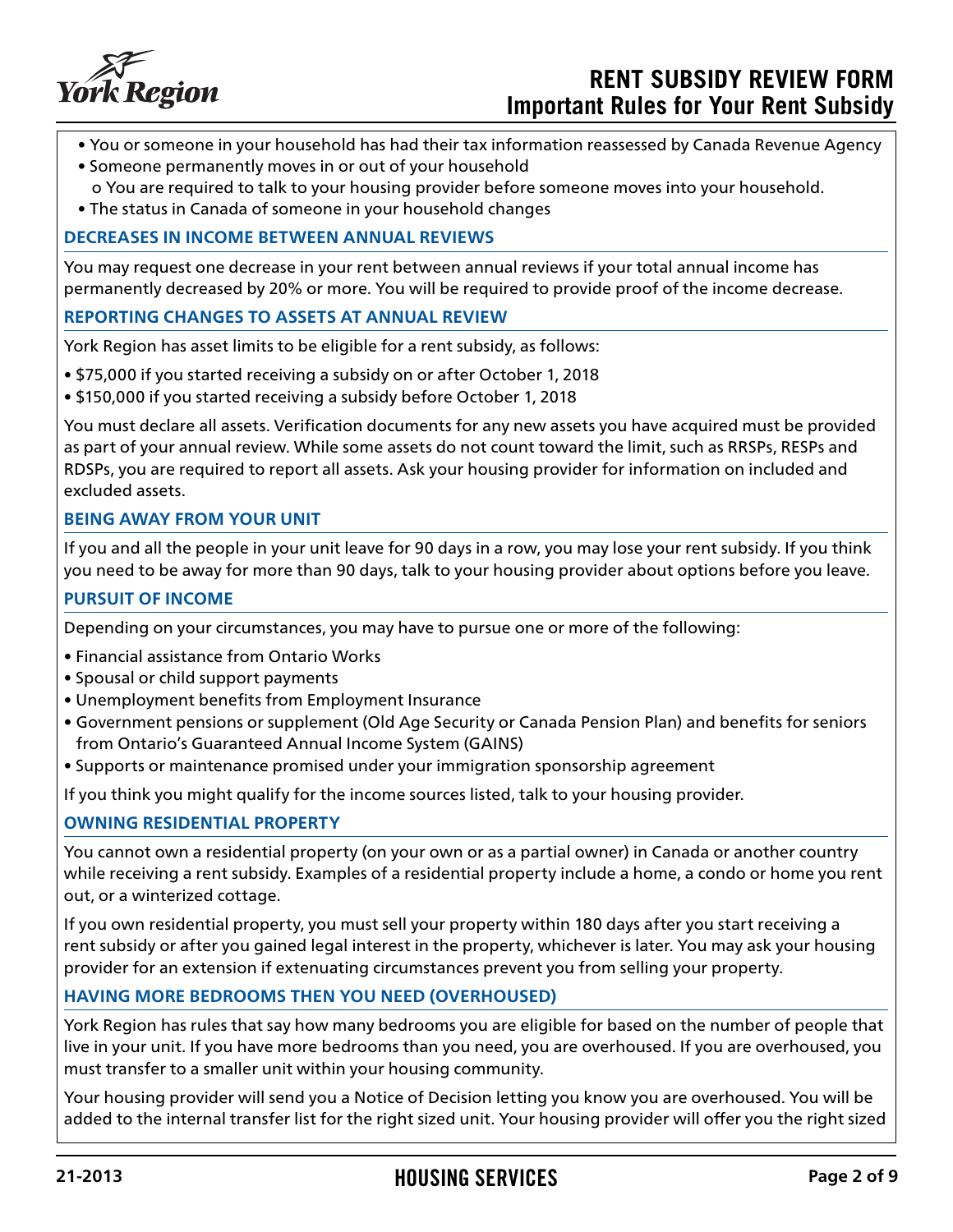

## **RENT SUBSIDY REVIEW FORM Important Rules for Your Rent Subsidy**

unit when one is vacant. After one year, if you refuse to move to the right size unit, you will lose your rent subsidy and will start to pay the market rent for your unit.

#### **REQUESTING A DECISION REVIEW**

Based on the information you provide, your housing provider makes decisions that affects your rent subsidy. These decisions include:

- If you are eligible for a rent subsidy
- Your rent subsidy amount
- What unit size and type you are eligible for, including if you are eligible for an accessible unit

If you disagree with your housing provider's decision, you can ask York Region to review the decision. Requests for review must be made within 15 days of the date on your housing provider's decision letter. Speak to your housing provider for more information.

#### **FOR MORE INFORMATION**

If you would like more information, please look at the Region's website site at york.ca/housing or contact your housing provider.

### **INSTRUCTIONS**

This form is used to determine your eligibility for a rent subsidy. You must complete this form:

- ✓ When you are offered a subsidized unit
- $\checkmark$  Once a year at the time of annual rent subsidy review
- $\checkmark$  When you are reporting an in-year change (see cover sheet for a list of changes that must be reported)
- **Step 1:** Complete this form in full. Do not skip any sections.
- **Step 2:** Attach the following verification documents. See Appendix A for more information on verification documents.
	- ✓ Notice of Assessment (NOA) or Proof of Income Statement from the Canada Revenue Agency for you and everyone who lives with you 18 and older who are not full-time students
	- ✓ Proof of current income if your current income is very different from the income on your NOA or Proof of Income Statement
	- ✓ Copies of birth certificates, permanent residence or refugee claim documents if not already on file with your housing provider
	- ✓ Most recent Statement of Assistance from Ontario Works or Ontario Disability Support program, if you receive benefits from either program
	- ✓ Proof of school enrollment for all full-time students 18 and older
	- ✓ Verification documents for any new assets anyone in your household has acquired since your last rent subsidy review
- **Step 3**: Ensure all members of your household 16 and older review and sign Section 4.
- **Step 4:** Submit the completed form and verification documents to your housing provider by the due date in your annual review letter.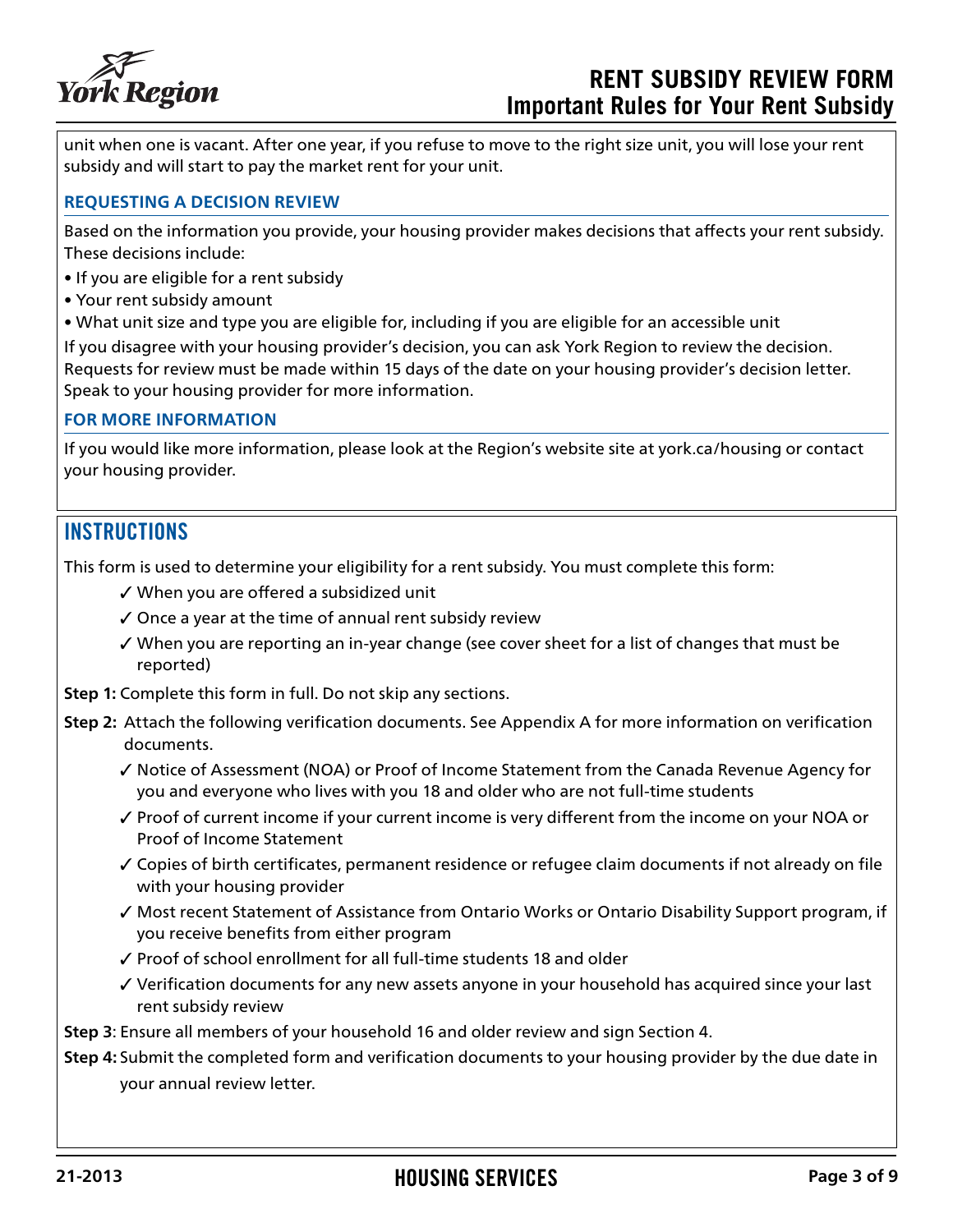

| <b>SECTION 1 - HOUSEHOLD INFORMATION</b>                                                                 |                            |             |                             |  |
|----------------------------------------------------------------------------------------------------------|----------------------------|-------------|-----------------------------|--|
| Housing provider name:                                                                                   |                            |             |                             |  |
| Name of primary household member<br>(first name, last name)                                              |                            |             |                             |  |
| $\bigcirc$ Bachelor $\bigcirc$ One<br>Number of bedrooms in your unit                                    | $\bigcup$ Two              | $O$ Three   | $\bigcirc$ Four             |  |
| Street number<br>Street name                                                                             |                            | Unit number |                             |  |
| Postal code l<br>City/Town                                                                               |                            |             |                             |  |
| Primary phone number<br>Email                                                                            |                            |             |                             |  |
| <b>WHO LIVES IN THE UNIT?</b>                                                                            |                            |             |                             |  |
| List all persons living in the unit, including yourself                                                  |                            |             |                             |  |
| Name of household member<br>(first name, last name)                                                      | <b>Relationship to you</b> | Gender      | Date of birth<br>(mm/dd/yy) |  |
|                                                                                                          | Self                       |             |                             |  |
|                                                                                                          |                            |             |                             |  |
|                                                                                                          |                            |             |                             |  |
|                                                                                                          |                            |             |                             |  |
|                                                                                                          |                            |             |                             |  |
| <b>CHANGES IN YOUR HOUSEHOLD</b>                                                                         |                            |             |                             |  |
| Has anyone moved in or moved out of your unit in the last year? $\Box$ Yes $\Box$ No                     |                            |             |                             |  |
| If yes, did the person $\Box$ Move in $\Box$ Move out                                                    |                            |             |                             |  |
| Name of person (first name, last name)                                                                   |                            |             |                             |  |
| Date person moved (mm/dd/yyyy)                                                                           |                            |             |                             |  |
| <b>ALTERNATE CONTACT INFORMATION</b>                                                                     |                            |             |                             |  |
| Please provide an alternate contact your housing provider or York Region can talk to about your subsidy. |                            |             |                             |  |
| Who is your alternate contact?                                                                           |                            |             |                             |  |
| Your relationship to this person                                                                         |                            |             |                             |  |
| Contact's phone number<br>Email                                                                          |                            |             |                             |  |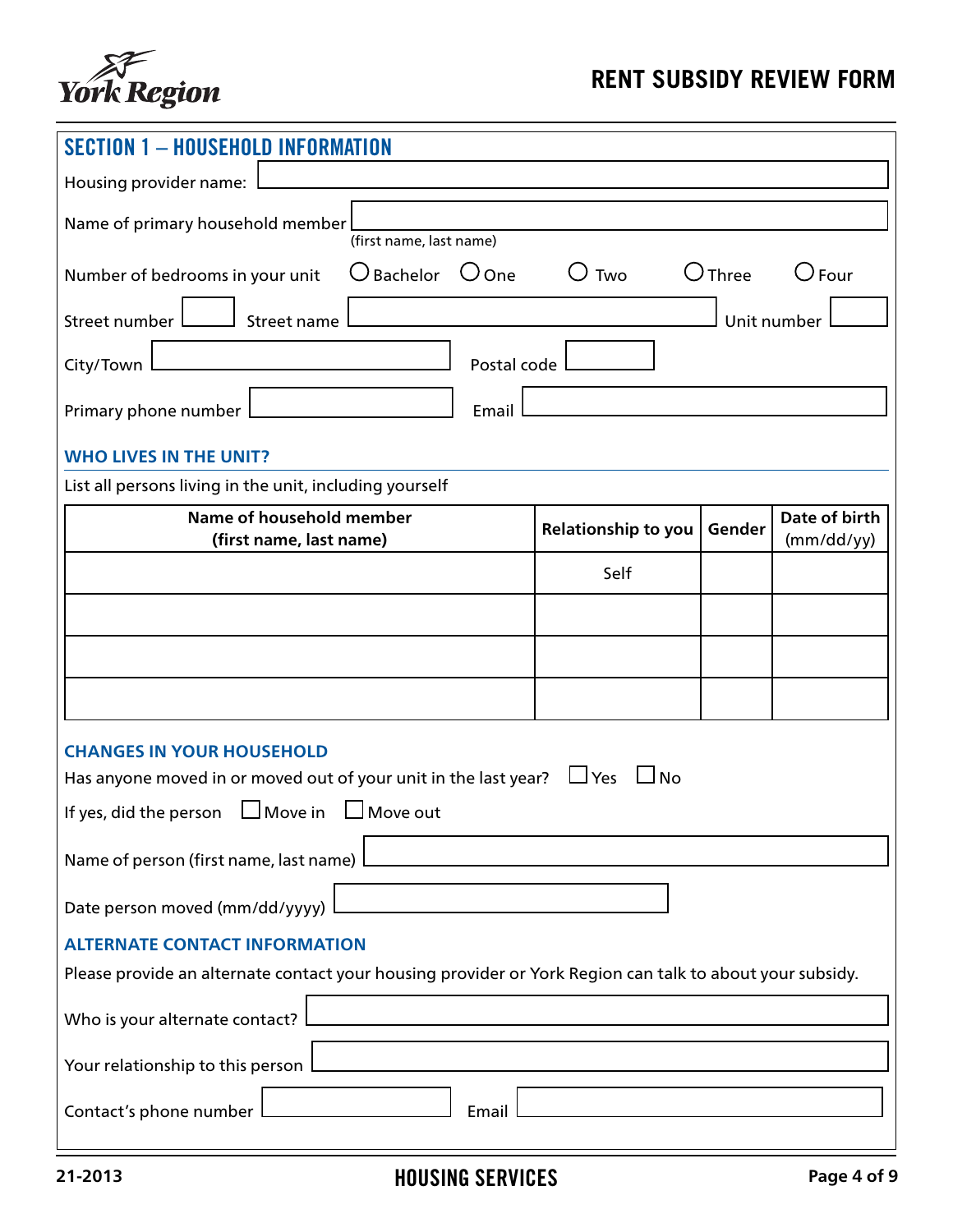

## SECTION 2 – INCOME INFORMATION

Complete the following table for all household members. Provide a copy of the NOA or Proof of Income Statement from Canada Revenue Agency for everyone age 18 and older. For full-time students, enter the name of the school. Verification of enrollment is required for students 18 and older. If you receive Ontario Works or Ontario Disability Support Program benefits attach your most recent Statement of Assistance.

| Name of household member<br>(first name, last name) | <b>School</b><br>attended, if<br>applicable | <b>Receives</b><br>OW?             | <b>Receives</b><br>ODSP?   | Income<br><b>Reported on</b><br>Line 23600 of<br>NOA/Proof<br>of Income<br><b>Statement</b> | <b>NOA or</b><br>Proof of<br><b>Income</b><br><b>Statement</b><br>attached? |
|-----------------------------------------------------|---------------------------------------------|------------------------------------|----------------------------|---------------------------------------------------------------------------------------------|-----------------------------------------------------------------------------|
| John Smith                                          | N/A                                         | $\boldsymbol{ \mathcal{p} }$       | $\overline{\mathbf{V}}$    | \$10,000                                                                                    | $\blacktriangledown$                                                        |
| <b>Mary Smith</b>                                   | N/A                                         | $\boldsymbol{\mathcal{U}}$         | $\boldsymbol{\mathcal{U}}$ | \$14,000                                                                                    | $\bigvee$                                                                   |
| Jeff Smith                                          | University<br>of Toronto                    | $\boldsymbol{ \mathcal{p}\rangle}$ | $\boldsymbol{V}$           | \$6,000                                                                                     | $\blacktriangledown$                                                        |
|                                                     |                                             |                                    |                            |                                                                                             |                                                                             |
|                                                     |                                             |                                    |                            |                                                                                             |                                                                             |
|                                                     |                                             |                                    |                            |                                                                                             |                                                                             |
|                                                     |                                             |                                    |                            |                                                                                             |                                                                             |

#### **REGISTERED DISABILITY SAVINGS PLAN**

Does anyone in your household have a Registered Disability Saving Plan?  $\Box$  Yes  $\Box$  No

#### **INCOME CHANGES SINCE THE LAST TAX YEAR**

Has your income changed significantly from the previous tax year?  $\Box$  Yes  $\Box$  No

If yes, please attach documents that show your current income (See Appendix A).

Why has your income changed since the previous tax year? Explain and provide your current monthly income before taxes. E.g. I started to receive Ontario Works, pension, or started a new job and my monthly income before taxes is \$1,500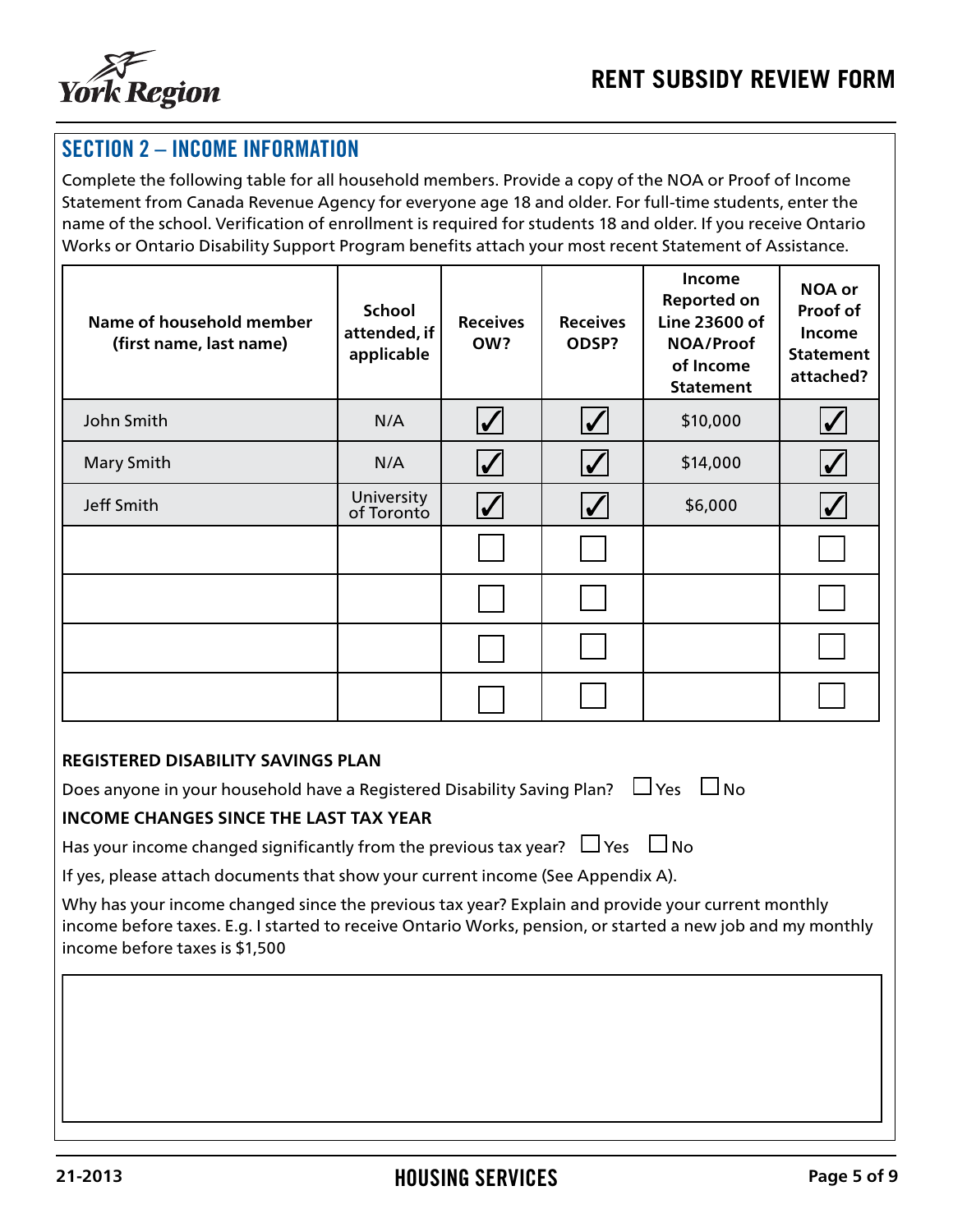

## SECTION 3 - ASSET INFORMATION

Complete the following table for all household members over the age of 16, including assets owned with someone else. Assets include savings, investments or property you own in or outside of Canada. You must report all assets and attach verification documents for any new assets you acquired since your last annual review. See Appendix A.

| Name of household member<br>(first name, last name) | Asset/<br><b>Investment Type</b><br>(See Appendix<br>A for more<br>examples) | <b>Name of Financial</b><br><b>Institution/Bank</b> | Value (\$) | Verification<br>document<br>attached<br>(for new<br>assets only) |
|-----------------------------------------------------|------------------------------------------------------------------------------|-----------------------------------------------------|------------|------------------------------------------------------------------|
| <b>Mary Smith</b>                                   | <b>RRSP</b>                                                                  | <b>TD Bank</b>                                      | \$19,000   |                                                                  |
|                                                     |                                                                              |                                                     |            |                                                                  |
|                                                     |                                                                              |                                                     |            |                                                                  |
|                                                     |                                                                              |                                                     |            |                                                                  |
|                                                     |                                                                              |                                                     |            |                                                                  |

| Are there any assets that you or someone in your household owned that you have gotten rid of in the last |  |  |  |  |
|----------------------------------------------------------------------------------------------------------|--|--|--|--|
| three years? $\Box$ Yes $\Box$ No                                                                        |  |  |  |  |

If yes, what assets do you no longer own, what is their value and why do you no longer own them?

### SECTION 4 – RELEASE, CONSENT AND DECLARATION

#### **Please read the following carefully before signing:**

- A. I agree that York Region may collect, use, and share personal information provided by me for the purpose of:
	- i. determining if I am eligible to receive housing benefits offered by York Region or housing benefits offered by York Region on behalf of a government agency or ministry; and/or
	- ii. evaluating the quality of housing services offered by York Region or offered by York Region on behalf of a government agency or ministry to determine if the services can be improved.
- B. I understand that my personal information can be shared, in accordance with law, for the purpose of determining my eligibility for benefits under the Ontario Works Act,1997, the Ontario Disability Support Program Act, 1997 and the Child Care and Early Years Act, 2014 as applicable, within York Region's Community and Health Services Department and government agencies/ministries responsible for overseeing programs under these laws.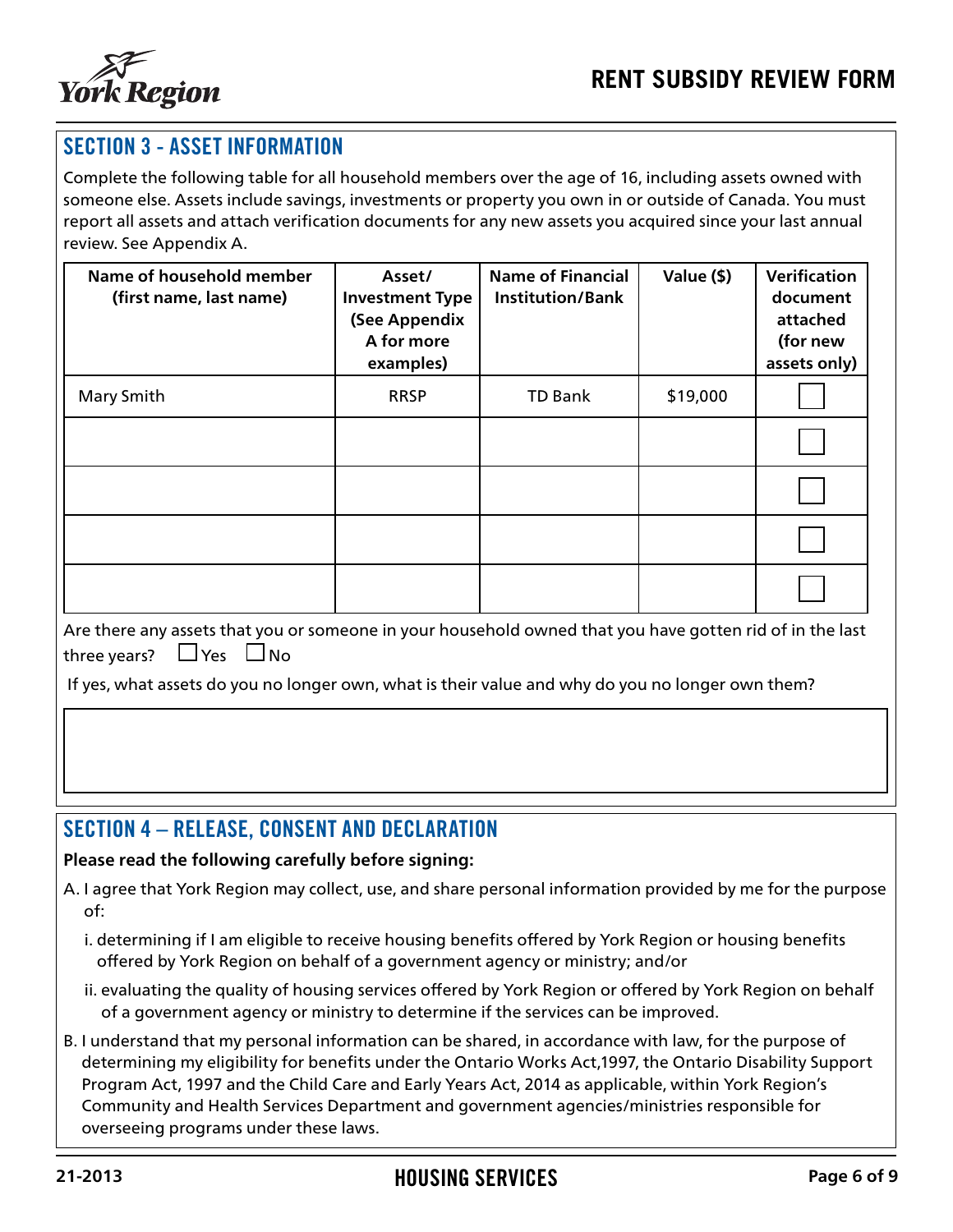

## SECTION 4 – RELEASE, CONSENT AND DECLARATION CONTINUED

- C. I agree that my information can be shared, in accordance with law, to a provincial or federal government agency or ministry, as applicable, that administers, enforces or conducts research relating to the Taxation Act, 2007, the Income Tax Act, 1990 the Income Tax Act (Canada), 1985, or the Immigration and Refugee Protection Act (Canada), 2001.
- D. I understand that the laws that permit York Region to collect and share my personal information include the Municipal Freedom of Information and Protection of Privacy Act, 1990, the Municipal Act, 2001, the Housing Services Act, 2011, and the Ontario Works Act, 1997.
- E. I understand that if I have any questions about York Region's collection and sharing of my personal information, I can speak to the following person to get answers:

Program Manager, Housing Programs 1-877-464-9675 ext. 72062 The Regional Municipality of York 17150 Yonge St Newmarket ON L3Y 8V3

- F. I have been provided a copy of and understand the rules of my rent subsidy.
- G. I know that the information I have provided on this form will be used by York Region to determine if I am eligible to receive housing benefits.
- H. I confirm that all of the information on this form is true and that I have not left any important information out.
- I. I confirm that the income information that I have provided is true for everyone in my household 16 years of age or older and I have not left any income out
- J. I confirm that the asset information that I have provided is true for everyone in my household 16 years of age or older and I have not left any assets out. My household assets are less than the applicable limit for my household of \$75,000 if I started receiving a subsidy on or after October 1, 2019, or \$150,000 if I started receiving a subsidy before October 1, 2019.
- K. I understand, and agree, that if York Region determines that the information on this form is not true York Region can stop my benefits and services and can make me pay York Region back.
- L. The Region will from time to time, audit tenant files to check the accuracy of the information included in this form.

Signatures of household members 16 years of age and older:

| Household member (last, first name) | Signature | Date (mm/dd/yyyy) |
|-------------------------------------|-----------|-------------------|
|                                     |           |                   |
|                                     |           |                   |
|                                     |           |                   |
|                                     |           |                   |
|                                     |           |                   |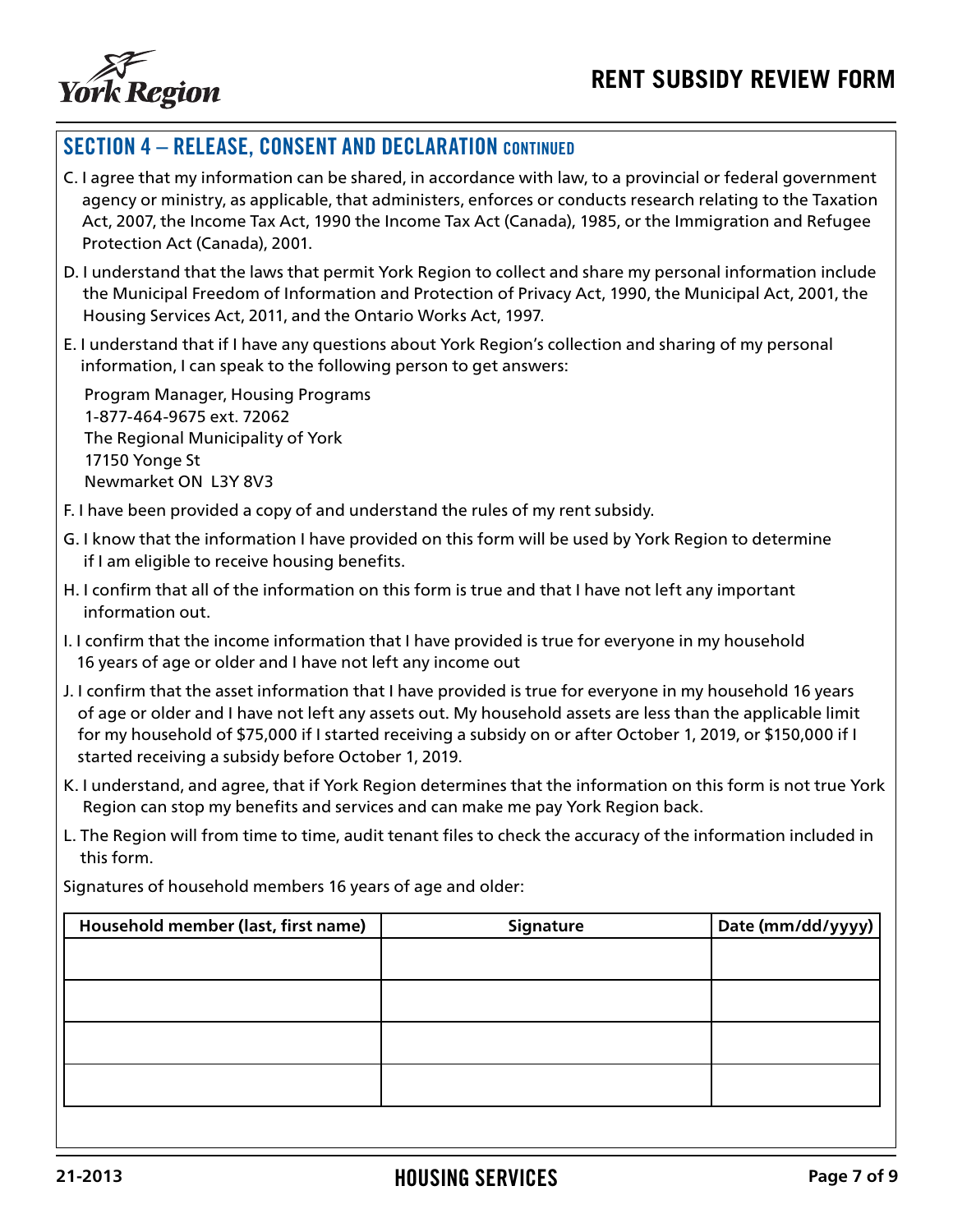

# **RENT SUBSIDY REVIEW FORM Appendix A - Income and Asset Verification Documents**

## APPENDIX A – INCOME AND ASSET VERIFICATION DOCUMENTS

| <b>Type</b>                                                                                                                                                                                                                                                                                                                                                                                                                                                                              | <b>Required Verification Documents</b>                                                                                                                                                                                                                                                |
|------------------------------------------------------------------------------------------------------------------------------------------------------------------------------------------------------------------------------------------------------------------------------------------------------------------------------------------------------------------------------------------------------------------------------------------------------------------------------------------|---------------------------------------------------------------------------------------------------------------------------------------------------------------------------------------------------------------------------------------------------------------------------------------|
| · Employment (full-time, part-time, casual)<br>• Commissions, overtime pay, vacation pay,<br>bonuses, etc.<br>• Employment Insurance (EI)<br>· Old Age Security (OAS), Guaranteed Income<br>Supplement (GIS), Guaranteed Annual Income<br>System (GAINS)<br>• Canada Pension Plan (CPP) and any other pension<br>income (private, company, foreign, military)<br>. Workers Safety Insurance Board (WSIB) payments<br>· Disability pay, sickness pay, long-term income<br>protection plan | • Canada Revenue Agency Notice of Assessment (NOA) or<br>Proof of Income Statement                                                                                                                                                                                                    |
| Self-employment                                                                                                                                                                                                                                                                                                                                                                                                                                                                          | • Canada Revenue Agency NOA or Proof of Income<br>Statement<br>• If within the first year of self-employment, signed<br>affidavit and/or financial statements<br>• Statement of Business or Professional Activities as part<br>of personal income tax return                          |
| <b>Full-Time Student</b>                                                                                                                                                                                                                                                                                                                                                                                                                                                                 | • If applicable, copy of Ontario Student Assistance<br>Program (OSAP) assessment sheet<br>. If no OSAP applies, letter from school registrar<br>confirming full-time enrolment                                                                                                        |
| <b>Social Assistance Benefits</b><br>· Ontario Works (OW)<br>• Ontario Disability Support Plan (ODSP)                                                                                                                                                                                                                                                                                                                                                                                    | • Canada Revenue Agency NOA or Proof of Income<br>Statement<br>• Most recent statement of assistance from OW or ODSP                                                                                                                                                                  |
| Registered Disability Support Plan (RDSP) payments<br>and repayments                                                                                                                                                                                                                                                                                                                                                                                                                     | • Canada Revenue Agency NOA or Proof of Income<br>Statement<br>. If you made RDSP repayments, letter from the financial<br>institution that issued the RDSP showing repayments<br>(e.g. bank or investment company)                                                                   |
| If you think your current monthly income is<br>significantly different from your most recent tax<br>return, or your income has changed in the last 12<br>months, you must provide proof of your current<br>income along with your Canada Revenue Agency<br>NOA or Proof of Income Statement.                                                                                                                                                                                             | . Pay stubs or letter from employer showing gross income<br>• Service Canada statement for OAS, GIS, CPP or EI<br>• Statements from the source of income for WSIB, private<br>pensions, insurance benefits, etc.<br>Note: Your housing provider may request additional<br>information |